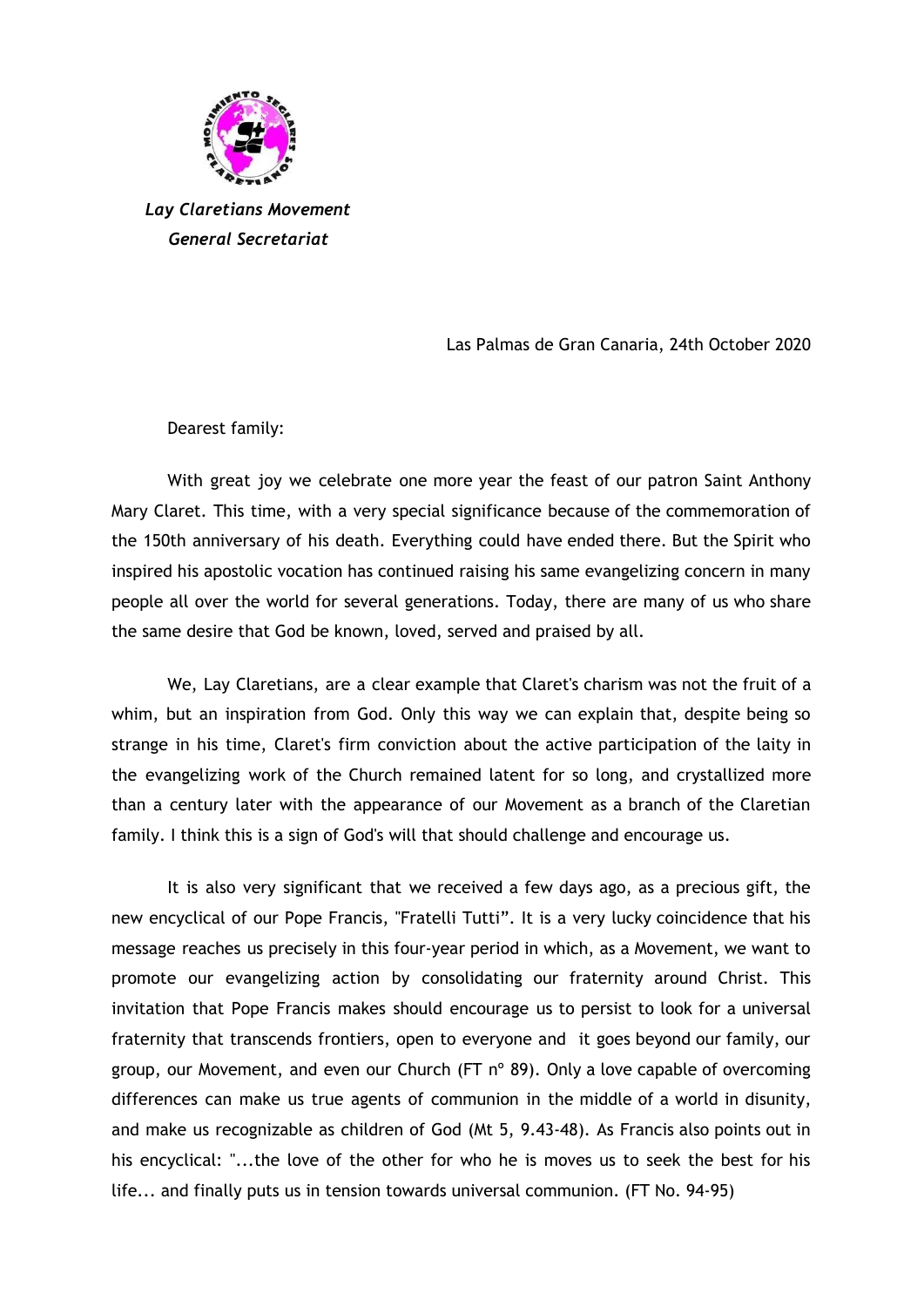From this communion, as usual, I wanted to take advantage of this opportunity to keep you informed of the work being done by the General Council. But first of all, I would like to invite you to share our prayers for those who continue to suffer the effects of the COVID-19 pandemic , directly or indirectly. Also, within the Movement and our Claretian family, this anomalous situation has been affecting all of us in our routines and living habits. But several of our brothers and loved ones have also had to bear the heavy cross of sickness, pain and loneliness, and some has passed away. Let us pray together for all of them.

In spite of all these difficulties, the activity of the Movement does not stop, although certain aspects of the usual functioning have had to be altered. Several of the Regional Assemblies planned for this year have been postponed, waiting for them to will be able to hold them in safer conditions. This means that the respective Regional Councils have had to extend their time of service in order to continue working for the benefit of the groups and communities. On behalf of all of you, I would like to express our most sincere thanks for their generous availability.

Meanwhile, the General Council had to definitively suspend its face-to-face meeting this year due to the limitations imposed on travel between countries. Although we have been deprived of this intensive time of work, the Council continues meet every month by technological means, trying to develop the programmed plan of action.

The first phase in the restructuring of the Movement's organizational chart has been completed, with the appointment of new zone delegates: Conchita Rodriguez (from the Chicago community), for the USA-Canada zone, Rosario Bravo (from the Guadalupe community in Mexico City) for the Mexico zone and Manuel Barredo (from the Meraki community in Lima) for the Peru zone. A meeting with all the delegates will be convened soon to define work strategies that will facilitate the accompaniment and the interrelation of the communities without region and together we can explore possibilities to advance in the promotion of the Movement and the solidary and missionary action in each zone.

The positive experience of the virtual prayer meeting we held last July on the occasion of the anniversary of the Movement encourages us to continue to hold online meetings on a regular basis to allow us to maintain frequent contact and strengthen our fraternal ties by sharing life. Right now, our challenge will be to find a way for those who have more difficulties in participating, due to language differences or a lack of access to